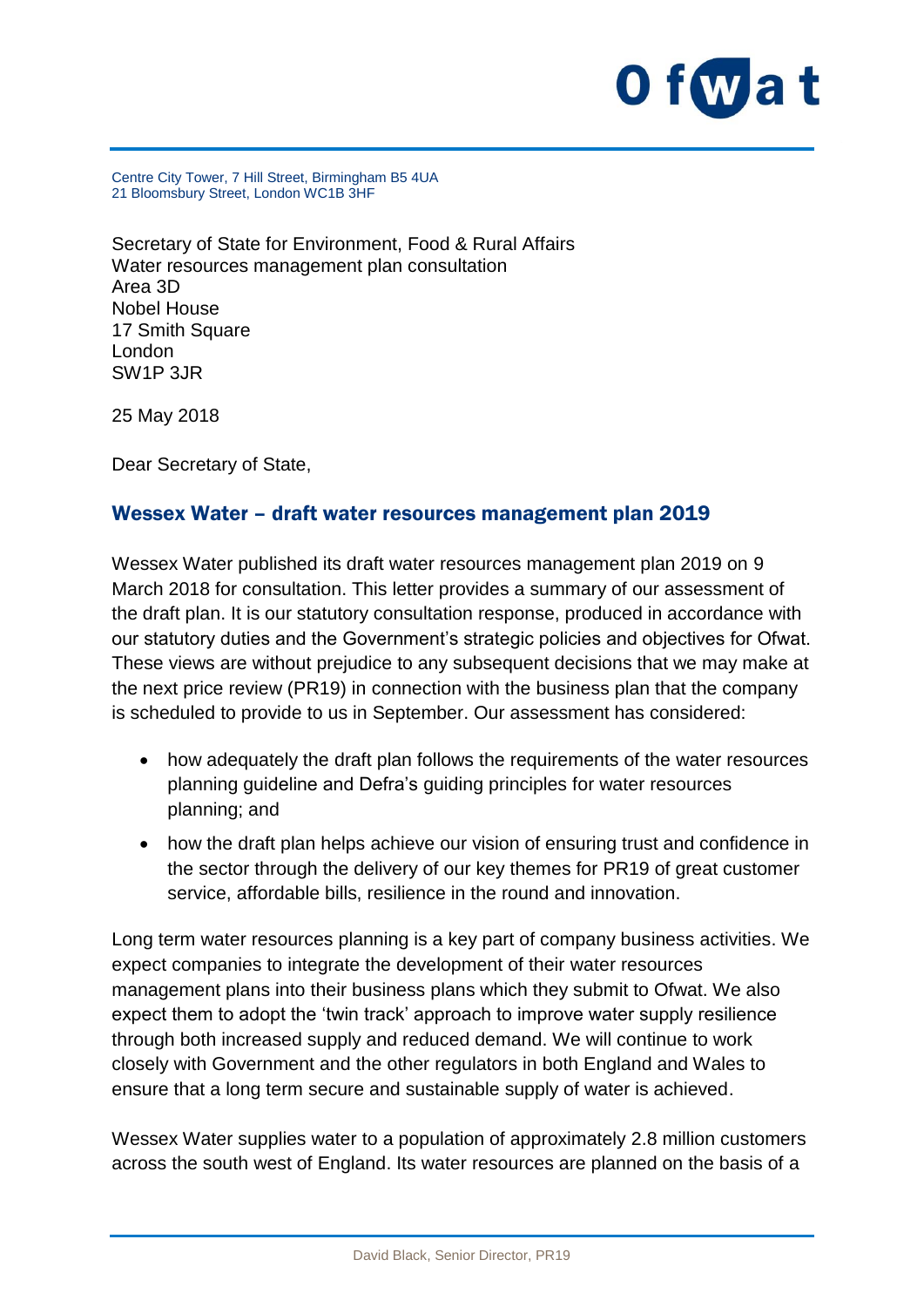single integrated zone which is forecast to maintain a surplus throughout the planning period. This means there would be sufficient water to maintain supply to customers during planned-for severe drought conditions.

The Wessex Water plan demonstrates good practice in terms of the scale and breadth of its customer participation activities, its approach to assessing non-drought resilience and the promotion of catchment management. While the majority of Wessex Water's plan is in line with our expectations and good practice, there are areas of the plan where insufficient evidence is provided to convince us that the plan delivers in the best interests of customers. In particular:

- The short term leakage reduction set out in the draft plan is the lowest in the industry: 2% by 2025 and only rising to 15% by 2045. It does not appear that customer support has been demonstrated for this proposal or that it reflects the high importance that customers place upon leakage reduction. The leakage per property figures presented in the plan also indicate that there is scope for further reduction, which is reinforced through comparison with other companies. The level of leakage reduction needs to be considered further and justified in the final plan.
- With a surplus Wessex Water also has the potential to export water to its neighbouring companies. No new water trades feature in the draft plan, though opportunities have been discussed with neighbouring companies. For the final plan we expect Wessex Water to continue to actively engage with others to support regional and national solutions, for example the potential for an export to Southern Water in the Poole/Hampshire region.

Further details on these points are outlined in the annex to this letter alongside more detailed comments on different areas of the draft plan.

I look forward to seeing these points addressed in Wessex Water's statement of response and final plan.

Yours sincerely

David Black Senior Director, PR19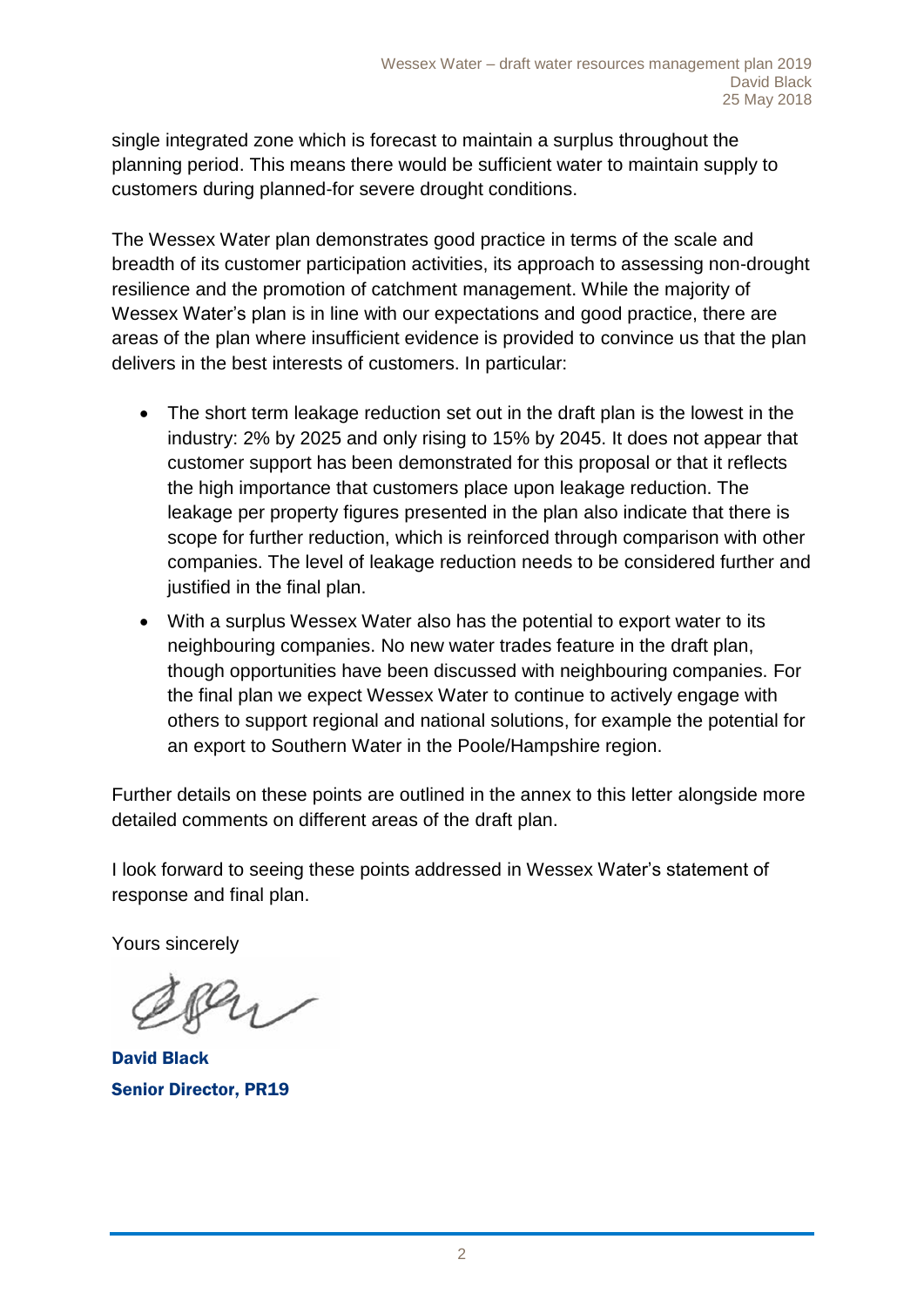# Annex

In this annex we outline further details on the points raised in our main letter alongside more detailed comments on different areas of the draft plan. Our points reflect our assessment approach and cover:

- **1. Plan building blocks:** The overall approach to the development of the draft plan in line with the technical guidance and broader resilience issues.
- 2. Customer participation: The type and quality of interaction with customers and the impact this has had on the draft plan formulation and proposals.
- 3. Demand forecast: How the company has considered the impacts of population growth, leakage and water efficiency in its demand forecast.
- 4. Supply forecast: How the company has considered climate change, abstraction licences changes and transfers in its supply forecast.
- **5. Forecast uncertainty:** The robustness of the draft plan in accommodating uncertainties in the demand and supply forecasts.
- 6. Supply-demand balance: The robustness of the overall need for water, if any, and the scenario testing applied to this assessment.
- **7. Options:** The approach taken to identifying and screening options for both supply and demand, including identification of trades and third party options.
- 8. Decision making: The decision making tools, preferred programme development process and accompanying assurance processes.
- 9. National and regional considerations: The interaction and consistency with national studies and regional groups (where relevant).

# 1. Plan building blocks

Wessex Water has adequately explained its approach to draft plan development and adopted methods and used data appropriate to its problem scale and complexity. A summary of the company's approach to resilience, encompassing non-drought issues, has been included which is an example of good practice. However, greater clarity should be provided in the final plan on the updated levels of service reported and on plans for future resilience investment. In particular:

• The levels of service for the various restrictions on use are clearly stated in the draft plan and there is an improvement for the level of service for temporary use bans, both of which we welcome. However, we would expect Wessex Water to provide greater clarity on the calculation of levels of service given the changes from the previous plan.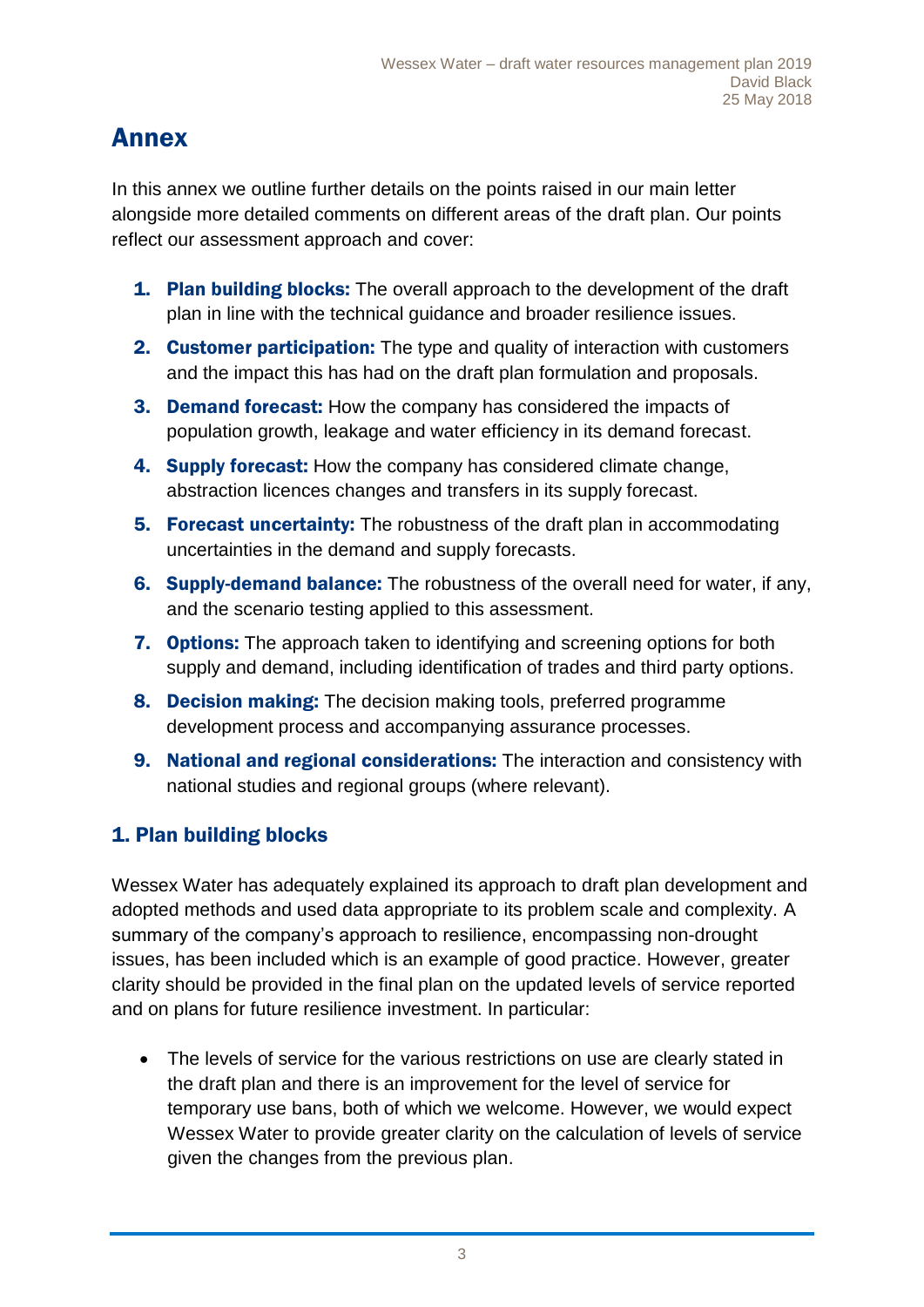We welcome that Wessex Water has provided a summary regarding the approach to non-drought resilience. The company has stated that there will need to be additional investment to manage the risks to customer service at an appropriate level, but do not consider any of these risks sufficient to be included in the draft plan. The company should clarify when it intends to promote this investment and provide further detail to support any identified resilience investments.

# 2. Customer participation

Wessex Water presents a 'summary for consultation' as an introduction to the main plan document and an additional 8 page non-technical overview document which increase the accessibility of the plan. There is also good evidence of customer participation in the development of the plan through a wide range of approaches. However, there is insufficient evidence of customer support for the leakage levels that are significantly lower than those proposed by other companies. Further specific comments:

- The plan is generally well structured and easy to navigate with clear headings and sub-headings. The non-technical summary document provides an overview of the proposals for interested stakeholders and comments on the consultation are encouraged.
- We welcome that participation from a variety of customer groups was encouraged, including young people, vulnerable and 'seldom heard' customers. The Young people's panel is an example of good practice, engaging with future customers to understand their views and ideas.
- The consultation indicates that customers appear satisfied with the current levels of service for drought restrictions. The company's assessment concluded that it is resilient to a 1-in-200 year drought event and customers perceive potential restrictions as a low risk. However, it is unclear whether relative drought resilience levels with other companies was discussed.
- A small scale detailed investigation of customer attitude to leakage is referenced involving 24 customers in the initial stages. However, further evidence of customer support for the proposed leakage levels and details of the wider testing of the outputs of the investigation is required. This is important in the context of the proposed leakage reduction levels being significantly lower than those of other companies.
- We welcome that the company has included the outputs from its willingness to pay research within the draft plan. However, there is no indication that the bill impact of the options presented in the preferred plan has been discussed as part of customer engagement. This should be included in the final plan.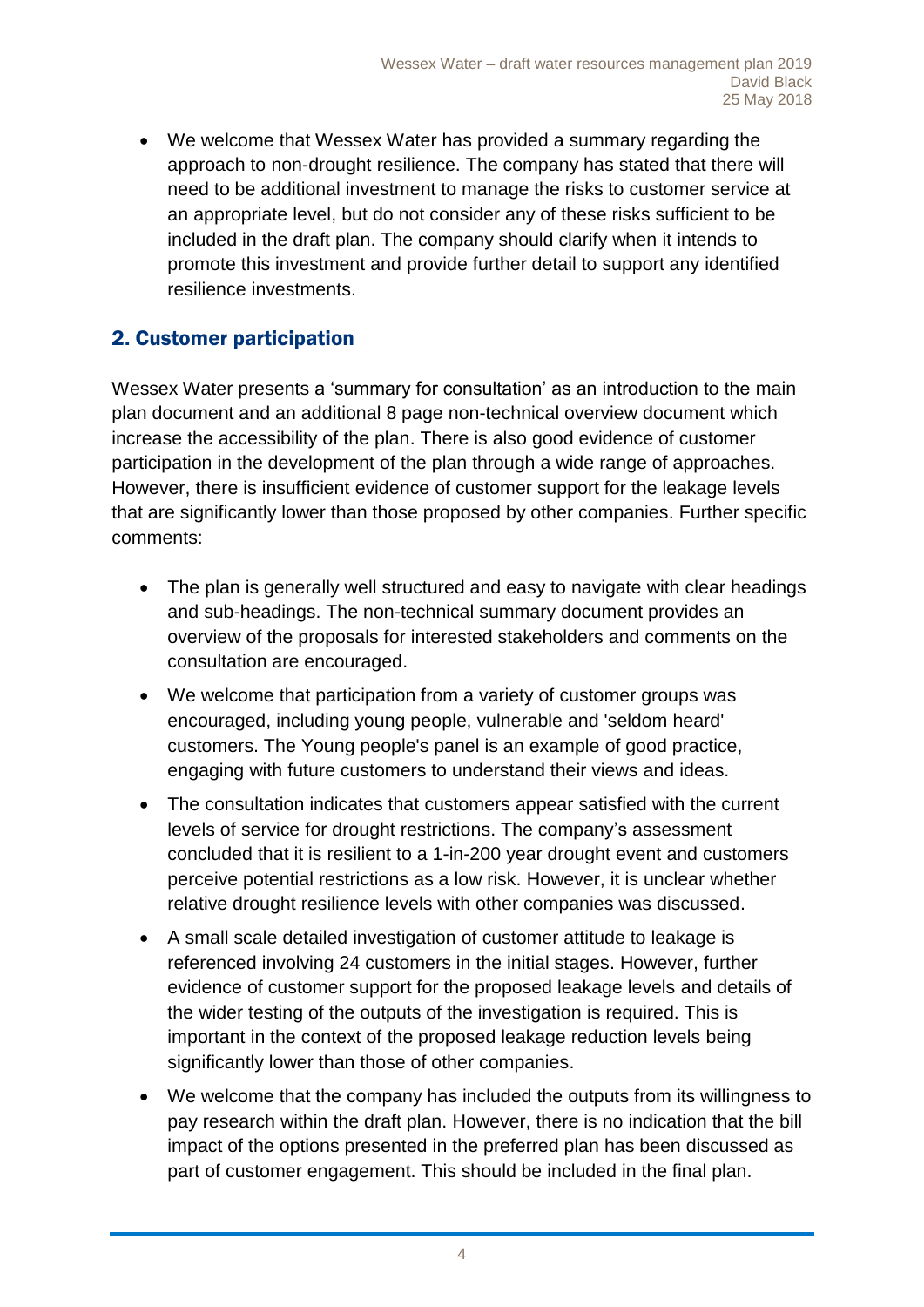• The company has referenced consultation with the Customer Challenge Group (CCG) during the development of the plan and their involvement in reviewing the material for customer engagement workshops.

# 3. Demand forecast

The plan appears to have followed the relevant guidance and assessed demand through consideration of appropriate components. We have concerns about the adjustments to household and non-household population figures that significantly impact the forecast per capita consumption (PCC) trends. There also appears to have been limited engagement with non-household retailers. Further specific comments:

- The company has consulted local authority plans in developing its demand forecast. However, it has used a forecast trend that is lower than the local authority plan forecast in the short term. This does not appear to be a material issue as the company has demonstrated through scenario analysis that it is able to meet demand should the actual growth track the local authority plan figures.
- Wessex Water has significantly adjusted its PCC calculations and state a revised average PCC as 131 l/h/d and the dry year annual average PCC value forecast in the baseline plan for 2020 as 137 l/h/d. For reference the actual reported value for 2016-17 was 141 l/h/d. Additional justification is required in the final plan to support this change. Further considerations:
	- o The full outputs of the bespoke occupancy surveys and the range of values reported, including the quantification of any uncertainty, should be provided for clarity.
	- o The reallocation of a significant proportion of non-household population, approximately 16,000, to household population has already been undertaken. However, the draft plan notes that further investigation into the non-household population is required and justification is not provided on why the adjustment was made prior to the investigation being completed.
	- $\circ$  The company should confirm whether the adjustment is consistent with guidance and ensure that the process followed has been adequately assured.
- Non-household demand is presented as a decreasing trend across the planning period and has been forecast by industry sector using regression models. However, the draft plan does not mention engagement with specific larger users or retailers to enhance and validate this forecast. Further engagement would support the forecasting of non-household demand.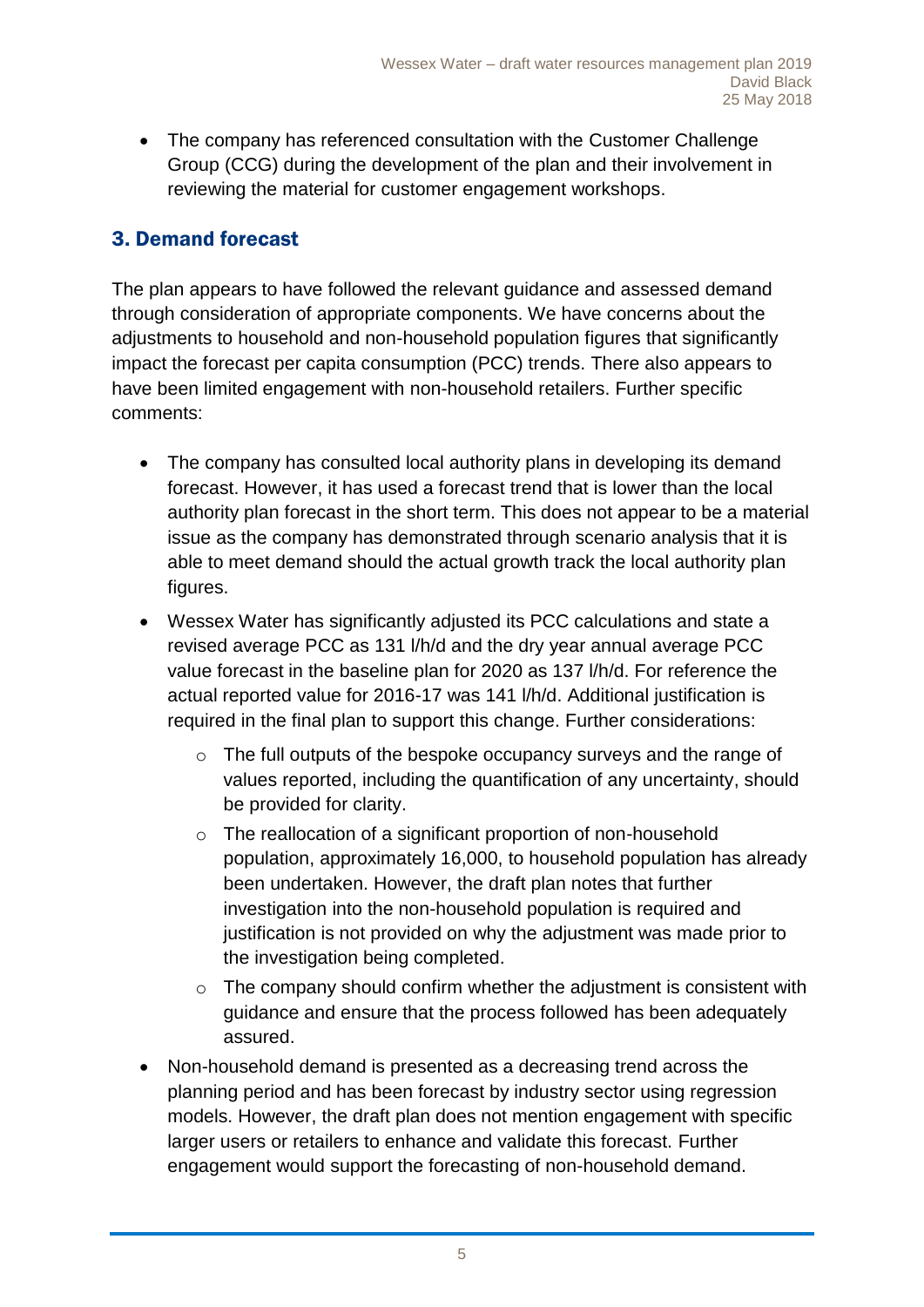# 4. Supply forecast

The draft plan follows the relevant supply forecasting guidance and the outputs appear reasonable and aligned with historical trends. This includes the approach to supply reductions, water treatment process losses and outage

### 5. Forecast uncertainty

Uncertainty is not a significant driver of the plan and the overall approach is in accordance with guidelines. Wessex Water intends to mitigate the risk of potential deterioration in water quality at a number of sources, through catchment management schemes. This is a positive approach and an example of good practice.

#### 6. Supply-demand balance

We welcome that Wessex Water has adopted a more detailed method to assess resilience than required given its level of problem scale and complexity, with this approach exploring multiple scenarios. In particular:

- Wessex Water has adopted a 'resilience tested' approach to supply-demand balance determination and tested the plan with scenarios beyond the historical record in order to demonstrate resilience to a 1-in-200 year drought event.
- The company has also undertaken stress testing of its plan and scenario analysis to enhance its understanding of future supply risks. This is an example of good practice and included consideration of potential future sustainability reductions, alternative demand forecasts and potential new exports (including an additional 10-15 Ml/d to Southern Water from 2025).

# 7. Options

Wessex Water has identified a number of feasible supply and demand-side options despite the company identifying a surplus in the baseline planning forecast. Demand management options are the focus of the preferred plan, with catchment management schemes identified to maintain resilience. We have concerns on the justification of water efficiency savings, the meter installation programme and the clarification of the differences between the feasible leakage options identified. Further specific comments:

• It is unclear in the draft plan whether screening criteria were applied to the unconstrained option lists to develop the feasible options, as all unconstrained options appear as feasible.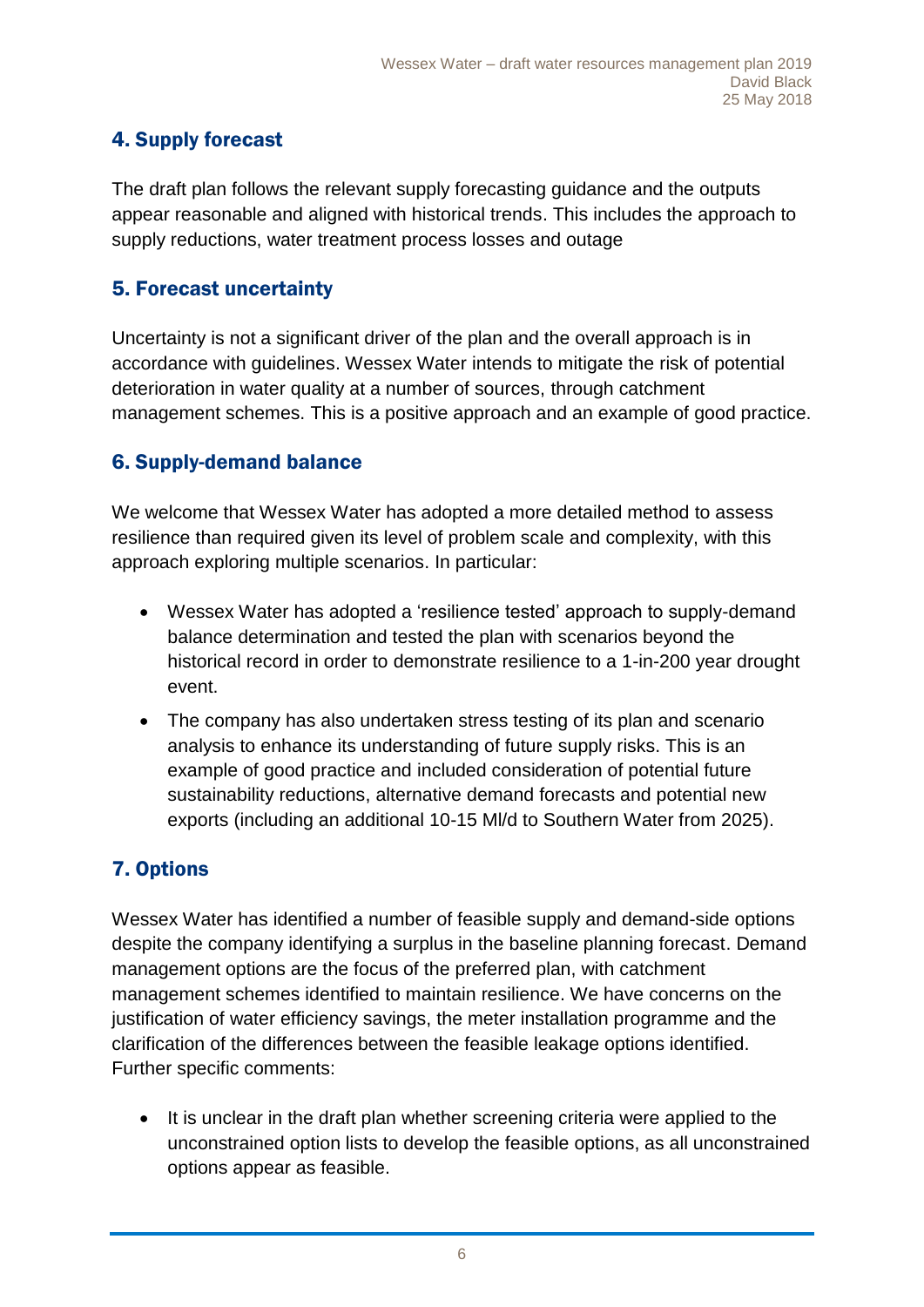- The draft plan does not include any third party provision of options. No information is provided on the approach to third party engagement and the company should provide clarity on its approach and consider what it could do in order to promote these options.
- New water trades do not currently feature in the plan, though Wessex Water has discussed export opportunities with neighbouring companies. We expect Wessex Water to continue to actively engage with others to support regional solutions. The company should further engage with Southern Water to understand the potential for an export in the Poole/Hampshire region.
- The company has selected a significantly lower level of leakage reduction than other companies; 2% by 2025 rising to 15% by 2045. Further considerations:
	- o Further justification for this target is required. The company's leakage per property figure at the start of the planning period of 119 l/prop/d is higher than the industry average and potentially an indicator of scope for further leakage reduction.
	- o Wessex Water should clarify the difference between its feasible leakage options, how the approach to innovation varies in each and whether the 'spend to save' criteria limits the opportunity to adopt innovative approaches.
	- o The company needs to provide further explanation of the status of the leakage option ALZ (15% reduction by 2045) in the preferred plan. Further information regarding the scope, benefits and costs associated with this option should be provided.
- The preferred plan includes an enhanced metering option to install an additional 10,000 meters above baseline activity. The company should provide further explanation of how the 10,000 meters figure was determined and whether options for variable scales of meter installation were considered.
- The company has forecast a reduction in its average dry year PCC across the planning period. However, in comparison with other companies its relative performance appears to be deteriorating, suggesting that there is scope for greater ambition.
- We welcome that an extension of the 'Home Check' programme to enhance water efficiency is planned, however, limited evidence has been provided to support the levels of water saving stated and the variance in benefits from the previous plan and how savings are incorporated in the baseline consumption trends. It should be clarified how the benefits from water efficiency activities are reflected in the PCC figures for the dry year scenario.
- Wessex Water has demonstrated a positive focus on catchment management, including partnership working options that protect water quality